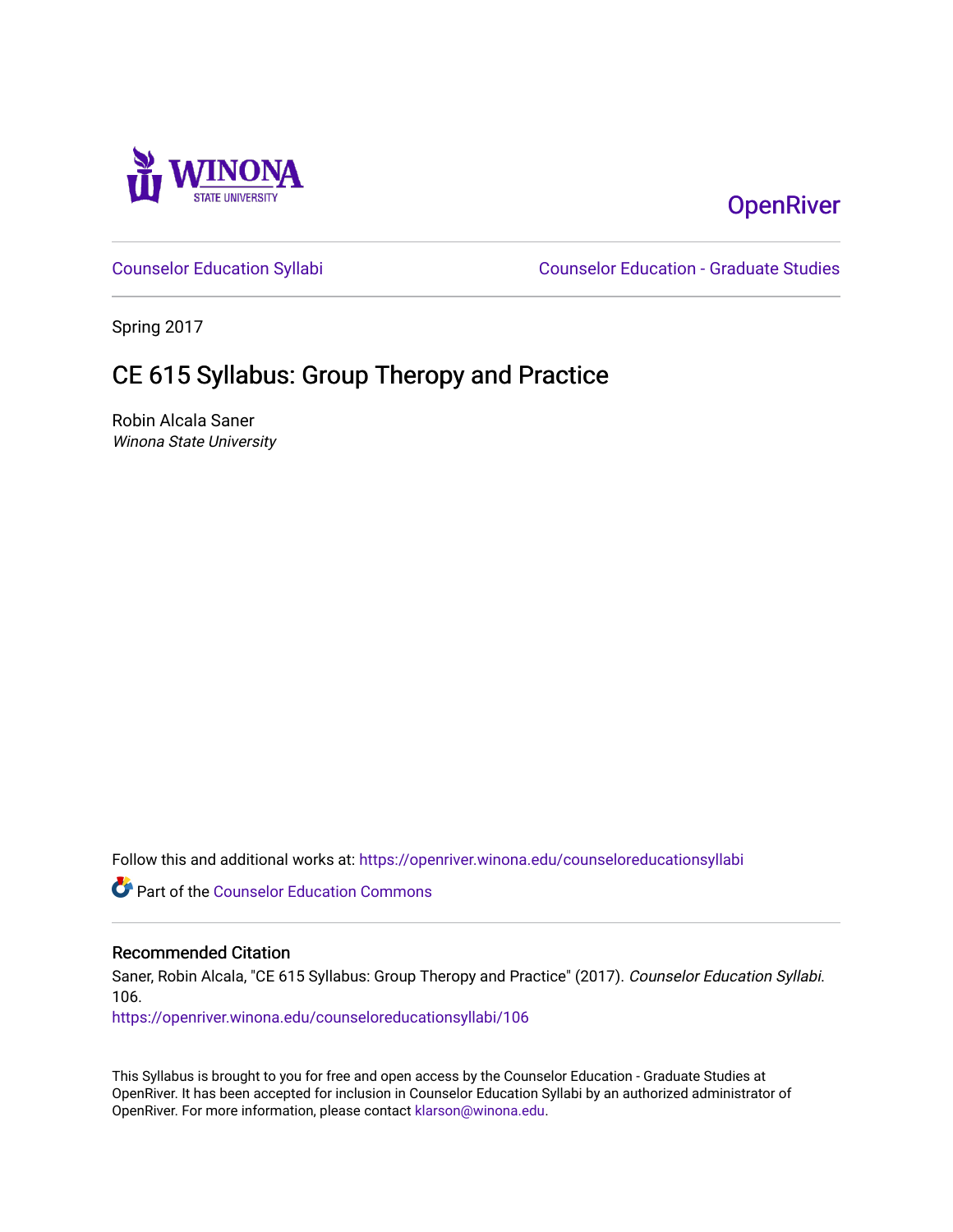| <b>Winona State University</b>           |
|------------------------------------------|
| <b>Counselor Education Department</b>    |
| <b>CE 615: Group Theory and Practice</b> |
| Spring semester 2017, 3 S.H.             |



| <b>Course Location</b>   | This class meets weekly, face-to-face, on Tuesday evenings from 5:00 - 8:00 PM, at the           |
|--------------------------|--------------------------------------------------------------------------------------------------|
|                          | WSU-Rochester Broadway Building 317, 3 <sup>rd</sup> floor of the historic Riverside Building on |
|                          | the corner of 4 <sup>th</sup> Street SE and South Broadway.                                      |
| <b>Instructors</b>       | Robin Saner, M.S., LSC, & Mitch Moore, PhD, LADC                                                 |
| <b>Instructor Email</b>  | rsaner@winona.edu 507-285-7581; mmoore@winona.edu 507-529-6118                                   |
| and Phone                |                                                                                                  |
| <b>Program Website</b>   | https://www.winona.edu/counseloreducation/                                                       |
| <b>Instructor Office</b> | Rochester Broadway Building 3 <sup>rd</sup> floor office complex                                 |
| Location                 |                                                                                                  |
| <b>Instructor Office</b> | Robin: Mondays, 3:00-5:00 PM, Tuesdays, 1:00-5:00 PM, Wednesdays, 3:00-5:00 PM,                  |
| Hours:                   | & Thursdays 10:00 AM-Noon, or as arranged. Mitch: Wednesdays Noon-4:00 PM                        |
|                          | (Rochester) & Thursdays Noon-4:00 PM (Winona), or as arranged.                                   |

### **I. COURSE DESCRIPTION**

In this course, students are introduced to the theory and practice of group counseling. The course will provide students with an academic/theoretical overview of groups and group work as well as the opportunity to develop group leadership skills through experiential learning activities.

### **II. COURSE PREREQUISITES**

1. CE 601 - Foundations of Counseling,

- 2. CE 658 with a passing grade or permission of instructor. Grade only. Offered once a year.
- 3. Concurrent Requirement CE 595: Group Experience or another approved 10-hour group counseling experience.

## **III. COURSE OBJECTIVES**

#### This course will provide the essential learning necessary for the student to:

- 1. name and explain the key therapeutic factors of group work.
- 2. identify the theoretical stages of the group process.
- 3. recognize the types of groups, group structure, group dynamics, and use of theory of group counseling.
- 4. experience and reflect on being a member of a group counseling experience for 10-hour minimum.
- 5. lead a psycho-educational group on a current topic in counseling.
- 6. plan and implement groups utilizing criteria for member selection, member assessment, goal setting, evaluation, and termination of the group.
- 7. develop & demonstrate leadership interventions that emphasize leader responsibility for the group process.

8. develop counseling skills to promote constructive behaviors and intervention skills to modify inhibiting factors operating in groups.

9. discuss ethical issues and acquire ethical behaviors relevant to the practice of group counseling.

10. develop multicultural counseling skills and model respect when working with individuals from diverse

backgrounds (culture, gender differences, sexual orientation, disability, age, socioeconomic background, etc.).

11. present a comprehensive group plan including group member selection, session planning with research-based interventions/exercises, and program outcome assessment, advertisement, etc.

12. articulate interventions for addressing problem behaviors in groups.

#### **IV. COURSE REQUIRED TEXTS & READINGS**

- Corey, M.S., Corey, G., & Corey, C. (2018). *Groups: Process and Practice, Tenth edition.* Boston: Cengage Learning. *-OR-*
- Corey, M.S., Corey, G., & Corey, C. (2014). *Groups: Process and Practice, Ninth edition.* Boston: Cengage Learning.
- Additional course readings and handouts as assigned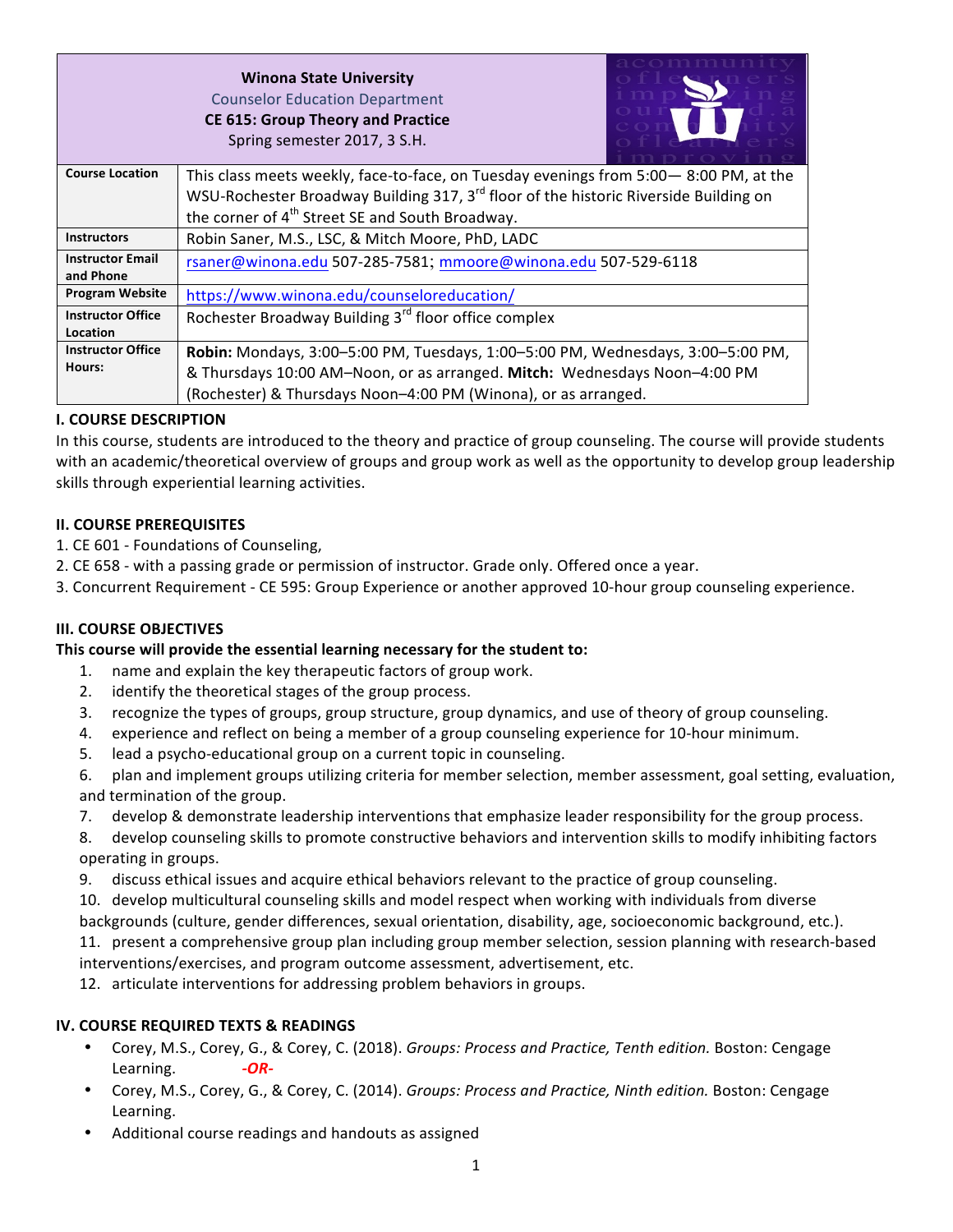### **V. SUPPLEMENTAL TEXTS**

- Treatment Improvement Protocol (TIP) Series 41: Substance Abuse Treatment: Group Therapy at: http://www.ncbi.nlm.nih.gov/books/NBK14531/ **or** http://store.samhsa.gov/product/TIP-41-Substance-Abuse-Treatment-Group-Therapy/SMA09-3991
- APGA, *Evidence on the Effectiveness of Group Psychotherapy* from the American Group Psychotherapy Association: http://www.agpa.org/home/practice-resources/evidence-based-group-practice
- APGA, Practice Guidelines for Group Psychotherapy: A cross-theoretical guide to developing and leading psychotherapy groups, from the American Group Psychotherapy Association at http://www.agpa.org/docs/default-source/practice-resources/download-full-guidelines-(pdf-format)-groupworks!-evidence-on-the-effectiveness-of-group-therapy.pdf?sfvrsn=2

### **VI. CACREP STANDARDS**

|                                                                                                                                                                                                                                                                                                                                                      | <b>Location of evaluation for CACREP Standard</b>                   |                                                  |                                                                             |                                                                          |                                    |                                                      |
|------------------------------------------------------------------------------------------------------------------------------------------------------------------------------------------------------------------------------------------------------------------------------------------------------------------------------------------------------|---------------------------------------------------------------------|--------------------------------------------------|-----------------------------------------------------------------------------|--------------------------------------------------------------------------|------------------------------------|------------------------------------------------------|
|                                                                                                                                                                                                                                                                                                                                                      |                                                                     |                                                  |                                                                             |                                                                          |                                    |                                                      |
| <b>CACREP 2009 Standards</b>                                                                                                                                                                                                                                                                                                                         | Assignment 1:<br><b>Group Dynamics</b><br>form & Group<br>Agreement | Assignment 2:<br>Comprehensive<br>Group Proposal | Assignment 3:<br>Comprehensive<br>Group Proposal<br><b>Session Delivery</b> | Assignment 4:<br>Group<br>Participation<br>& Leadership<br><b>Skills</b> | Ass. 5:<br>Text<br>Exams I<br>& II | Assignment 6.:<br>Group<br>Experience<br>Requirement |
| <b>SECTION II - PROFESSIONAL</b><br><b>IDENTITY, KNOWLEDGE, PART G</b><br><b>GROUP WORK-studies that</b><br>provide both theoretical and<br>experiential understandings of<br>group purpose, development,<br>dynamics, theories, methods,<br>skills, and other group<br>approaches in a multicultural<br>society, including all of the<br>following: |                                                                     |                                                  |                                                                             |                                                                          |                                    |                                                      |
| 6.a. principles of group<br>dynamics, including group<br>process components,<br>developmental stage theories,<br>group members' roles and<br>behaviors, and therapeutic<br>factors of group work;                                                                                                                                                    | X                                                                   | X                                                |                                                                             | X                                                                        | x                                  |                                                      |
| 6.b. group leadership or<br>facilitation styles and<br>approaches, including<br>characteristics of various types<br>of group leaders and leadership<br>styles; theories of group<br>counseling, including<br>commonalties, distinguishing<br>characteristics, and pertinent<br>research and literature;                                              |                                                                     | X                                                | x                                                                           | x                                                                        | x                                  |                                                      |
| 6.c. theories of group<br>counseling, including<br>commonalties, distinguishing<br>characteristics, and pertinent<br>research and literature;                                                                                                                                                                                                        |                                                                     | $\pmb{\mathsf{X}}$                               |                                                                             |                                                                          | x                                  |                                                      |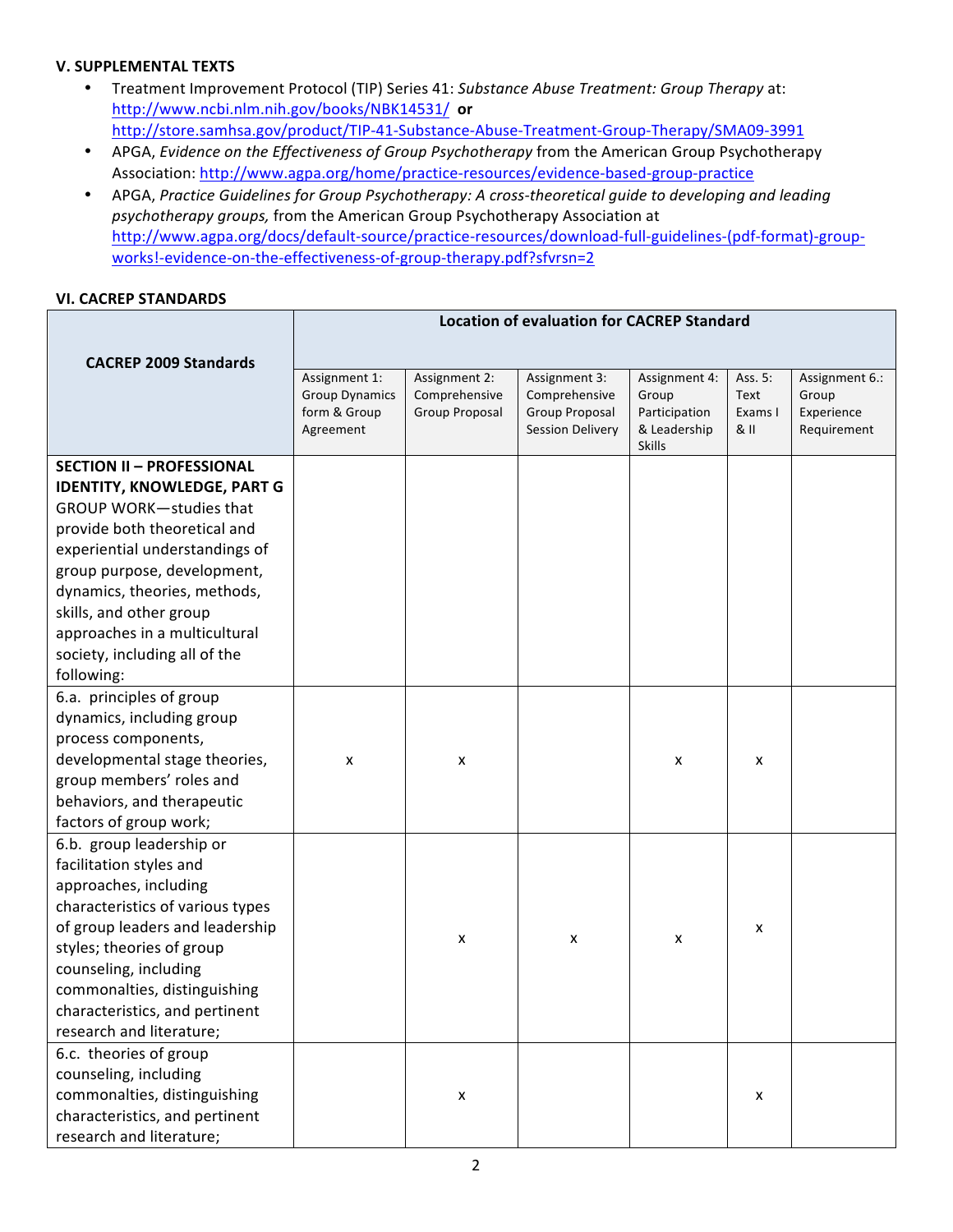| 6.d. group counseling methods,<br>including group counselor<br>orientations and behaviors,<br>appropriate selection criteria<br>and methods, and methods of<br>evaluation of effectiveness;                                       | x                                                                   | x                                                | X                                                                           |                                                                          | x                                |                                                      |
|-----------------------------------------------------------------------------------------------------------------------------------------------------------------------------------------------------------------------------------|---------------------------------------------------------------------|--------------------------------------------------|-----------------------------------------------------------------------------|--------------------------------------------------------------------------|----------------------------------|------------------------------------------------------|
| 6.e. direct experiences in which<br>students participate as group<br>members in a small group<br>activity, approved by the<br>program, for a minimum of 10<br>clock hours over the course of<br>one academic term.                |                                                                     |                                                  | x                                                                           | X                                                                        |                                  | x                                                    |
|                                                                                                                                                                                                                                   |                                                                     |                                                  | <b>Location of evaluation for CACREP Standard</b>                           |                                                                          |                                  |                                                      |
| <b>CACREP 2009 School Counseling</b><br><b>Standards</b>                                                                                                                                                                          | Assignment 1:<br><b>Group Dynamics</b><br>form & Group<br>Agreement | Assignment 2:<br>Comprehensive<br>Group Proposal | Assignment 3:<br>Comprehensive<br>Group Proposal<br><b>Session Delivery</b> | Assignment 4:<br>Group<br>Participation<br>& Leadership<br><b>Skills</b> | Ass. 5:<br>Text<br>Exams I<br>8H | Assignment 6.:<br>Group<br>Experience<br>Requirement |
| <b>COUNSELING, PREVENTION</b><br><b>AND INTERVENTION</b><br><b>C. KNOWLEDGE</b><br>C1. Knows the theories and<br>processes of effective counseling<br>and wellness programs for<br>individual students and groups<br>of students. |                                                                     | x                                                | x                                                                           |                                                                          | x                                |                                                      |
| C5. Understands group<br>dynamics-including counseling,<br>psycho-educational, task, and<br>peer helping groups-and the<br>facilitation of teams to enable<br>students to overcome barriers<br>and impediments to learning.       | x                                                                   | x                                                | x                                                                           | x                                                                        | x                                | x                                                    |
| <b>D. SKILLS AND PRACTICES</b><br>D1. Demonstrates self-<br>awareness, sensitivity to others,<br>and the skills needed to relate<br>to diverse individuals, groups,<br>and classrooms                                             |                                                                     |                                                  | X                                                                           | x                                                                        |                                  | x                                                    |
| D2. Provides individual and<br>group counseling and classroom<br>guidance to promote the<br>academic, career, and<br>personal/social development of<br>students.                                                                  |                                                                     |                                                  | x                                                                           | X                                                                        |                                  | x                                                    |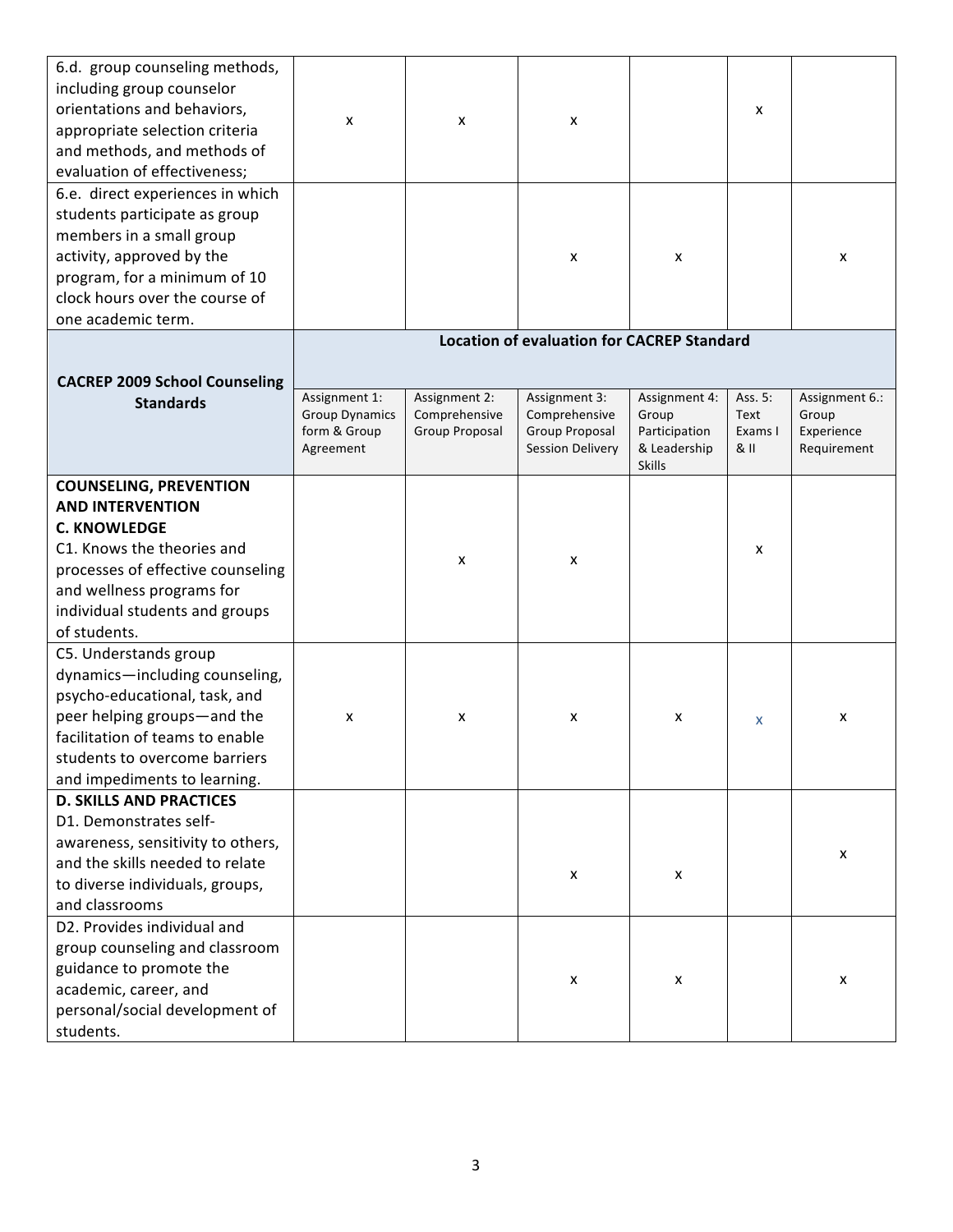|                                                                                                                                                                                               | <b>Location of evaluation for CACREP Standard</b>                   |                                                  |                                                                             |                                                                          |                                 |                                                      |
|-----------------------------------------------------------------------------------------------------------------------------------------------------------------------------------------------|---------------------------------------------------------------------|--------------------------------------------------|-----------------------------------------------------------------------------|--------------------------------------------------------------------------|---------------------------------|------------------------------------------------------|
| <b>CACREP 2009 Clinical Mental</b>                                                                                                                                                            |                                                                     |                                                  |                                                                             |                                                                          |                                 |                                                      |
| <b>Health Counseling Standards</b>                                                                                                                                                            | Assignment 1:<br><b>Group Dynamics</b><br>form & Group<br>Agreement | Assignment 2:<br>Comprehensive<br>Group Proposal | Assignment 3:<br>Comprehensiv<br>e Group<br>Proposal<br>Session<br>Delivery | Assignment 4:<br>Group<br>Participation &<br>Leadership<br><b>Skills</b> | Ass. 5:<br>Text<br>Exams<br>181 | Assignment 6.:<br>Group<br>Experience<br>Requirement |
| <b>COUNSELING, PREVENTION</b>                                                                                                                                                                 |                                                                     |                                                  |                                                                             |                                                                          |                                 |                                                      |
| <b>AND INTERVENTION</b>                                                                                                                                                                       |                                                                     |                                                  |                                                                             |                                                                          |                                 |                                                      |
| <b>C. KNOWLEDGE</b>                                                                                                                                                                           |                                                                     |                                                  |                                                                             |                                                                          |                                 |                                                      |
| C. 3. Knows the models,<br>methods, and principles of<br>program development and<br>service delivery (e.g., support<br>groups, peer facilitation training,<br>parent education, self-help).   | x                                                                   | X                                                | x                                                                           | x                                                                        | x                               | x                                                    |
| <b>D. Skills &amp; Practices</b>                                                                                                                                                              |                                                                     |                                                  |                                                                             |                                                                          |                                 |                                                      |
| D. 5. Demonstrates appropriate<br>use of culturally responsive<br>individual, couple, family, group,<br>and systems modalities for<br>initiating, maintaining, and<br>terminating counseling. |                                                                     |                                                  | x                                                                           | x                                                                        |                                 | x                                                    |

|                                  | <b>Location of evaluation for CACREP Standard</b>                   |                                                  |                                                                             |                                                                          |                                 |                                                      |
|----------------------------------|---------------------------------------------------------------------|--------------------------------------------------|-----------------------------------------------------------------------------|--------------------------------------------------------------------------|---------------------------------|------------------------------------------------------|
| <b>CACREP 2016 Standards</b>     |                                                                     |                                                  |                                                                             |                                                                          |                                 |                                                      |
|                                  | Assignment 1:<br><b>Group Dynamics</b><br>form & Group<br>Agreement | Assignment 2:<br>Comprehensive<br>Group Proposal | Assignment 3:<br>Comprehensiv<br>e Group<br>Proposal<br>Session<br>Delivery | Assignment 4:<br>Group<br>Participation &<br>Leadership<br><b>Skills</b> | Ass. 5:<br>Text<br>Exams<br>181 | Assignment 6.:<br>Group<br>Experience<br>Requirement |
| <b>SECTION 2 - PROFESSIONAL</b>  |                                                                     |                                                  |                                                                             |                                                                          |                                 |                                                      |
| <b>COUNSELING IDENTITY,</b>      |                                                                     |                                                  |                                                                             |                                                                          |                                 |                                                      |
| <b>COUNSELING CURRICULUM,</b>    |                                                                     |                                                  |                                                                             |                                                                          |                                 |                                                      |
| PART F., 6. GROUP COUNSELING     |                                                                     |                                                  |                                                                             |                                                                          |                                 |                                                      |
| <b>&amp; GROUP WORK</b>          |                                                                     |                                                  |                                                                             |                                                                          |                                 |                                                      |
| 6. a. theoretical foundations of |                                                                     |                                                  |                                                                             |                                                                          |                                 |                                                      |
| group counseling and group       |                                                                     | X                                                |                                                                             |                                                                          | x                               |                                                      |
| work                             |                                                                     |                                                  |                                                                             |                                                                          |                                 |                                                      |
| 6.b. dynamics associated with    | X                                                                   | X                                                |                                                                             |                                                                          | x                               |                                                      |
| group process and development    |                                                                     |                                                  |                                                                             |                                                                          |                                 |                                                      |
| 6.c. therapeutic factors and how |                                                                     |                                                  |                                                                             |                                                                          |                                 |                                                      |
| they contribute to group         |                                                                     | X                                                |                                                                             |                                                                          | x                               | x                                                    |
| effectiveness                    |                                                                     |                                                  |                                                                             |                                                                          |                                 |                                                      |
| 6.d. characteristics and         |                                                                     |                                                  |                                                                             |                                                                          |                                 |                                                      |
| functions of effective group     |                                                                     | x                                                | x                                                                           | $\boldsymbol{\mathsf{x}}$                                                | x                               | X                                                    |
| leaders                          |                                                                     |                                                  |                                                                             |                                                                          |                                 |                                                      |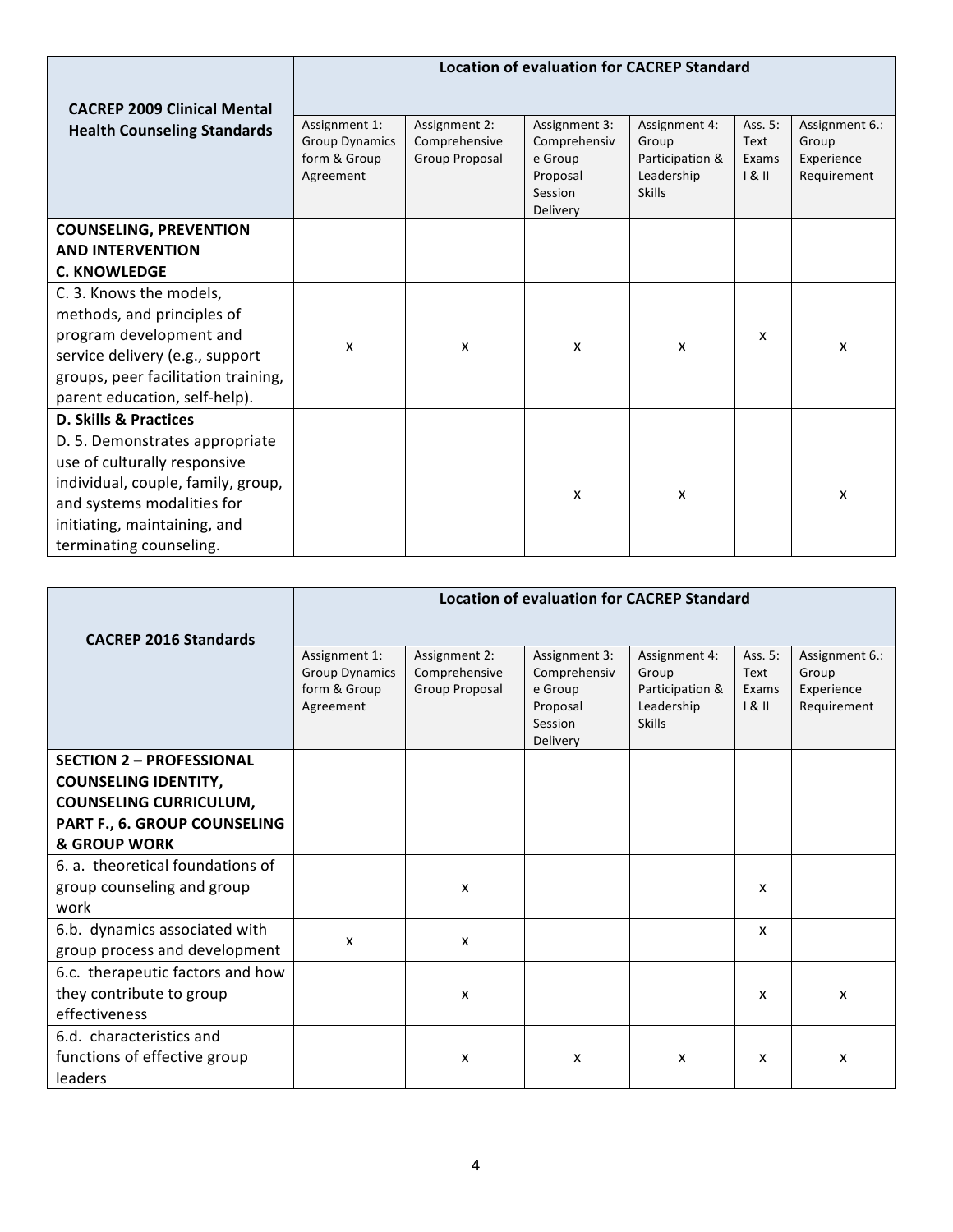| 6.e. approaches to group<br>formation, including recruiting,<br>screening, and selecting<br>members                                                                                                               | X | x |   |   | x |   |
|-------------------------------------------------------------------------------------------------------------------------------------------------------------------------------------------------------------------|---|---|---|---|---|---|
| 6.f. types of groups and other<br>considerations that affect<br>conducting groups in varied<br>settings                                                                                                           |   | X |   |   | x |   |
| 6.g. ethical and culturally<br>relevant strategies for designing<br>and facilitating groups                                                                                                                       |   | X |   |   | x |   |
| 6.h. direct experiences in which<br>students participate as group<br>members in a small group<br>activity, approved by the<br>program, for a minimum of 10<br>clock hours over the course of<br>one academic term |   |   | X | X |   | x |

### **VII. METHODS OF INSTRUCTION**

- A. Lecture/discussion
- B. Group process
- C. Use of technology and media including videotapes, films, and Power Points
- D. Professional Learning Communities (Cooperative and self-directed learning)
- E. Self-assessments and reflective self-evaluations
- F. Experiential: Modeling, Role plays, Simulations, Repeated practice

#### **VIII. COURSE REQUIREMENTS**

#### *Professionalism: Expectations*

Being prepared for class by reading the assigned material is part of your professional preparation. This work prepares you by providing you with the knowledge you need to confidently face concerns typical in the counseling field, and strengthens your stamina for the workload required of effective counselors.

Effective class participation includes respectful, and non-dominating involvement in class discussions, showing initiative and investment in classroom activities, coming to each class prepared to ask questions and share ideas, and engaging in reflective discussion of course readings. Professional conduct is a requirement in the counseling field, and therefore, it is expected in this course. Considering much of the course is experiential in nature, it is expected that you maintain professionalism when you share ideas in class as well as when you provide feedback to other classmates and the instructor in class. Additionally, maintaining confidentiality of information shared in class by your peers is an expectation. 

Note: Since self-exploration is an integral part of this course, you must decide for yourself what and how much you want to reveal about yourself. You will **not** be evaluated on the basis of how much or the nature of what you disclose about yourself (I want you to honor your boundaries); however, to get the most out of the experience, you are encouraged to challenge yourself and take interpersonal risks.

#### *Attendance & Participation*

Students are *required to attend all class sessions*. If there is a need to miss a class based on emergency, it is expected that the student will contact the instructor prior to missing the class and provide a specific reason for missing class. Missing one class results in a reduction of a grade. Missing more than one class session in this course may necessitate the student to retake the course at another time. You should be an *active member* of this class and it is expected that you will be an *engaged learner*, bringing energy and enthusiasm to every class.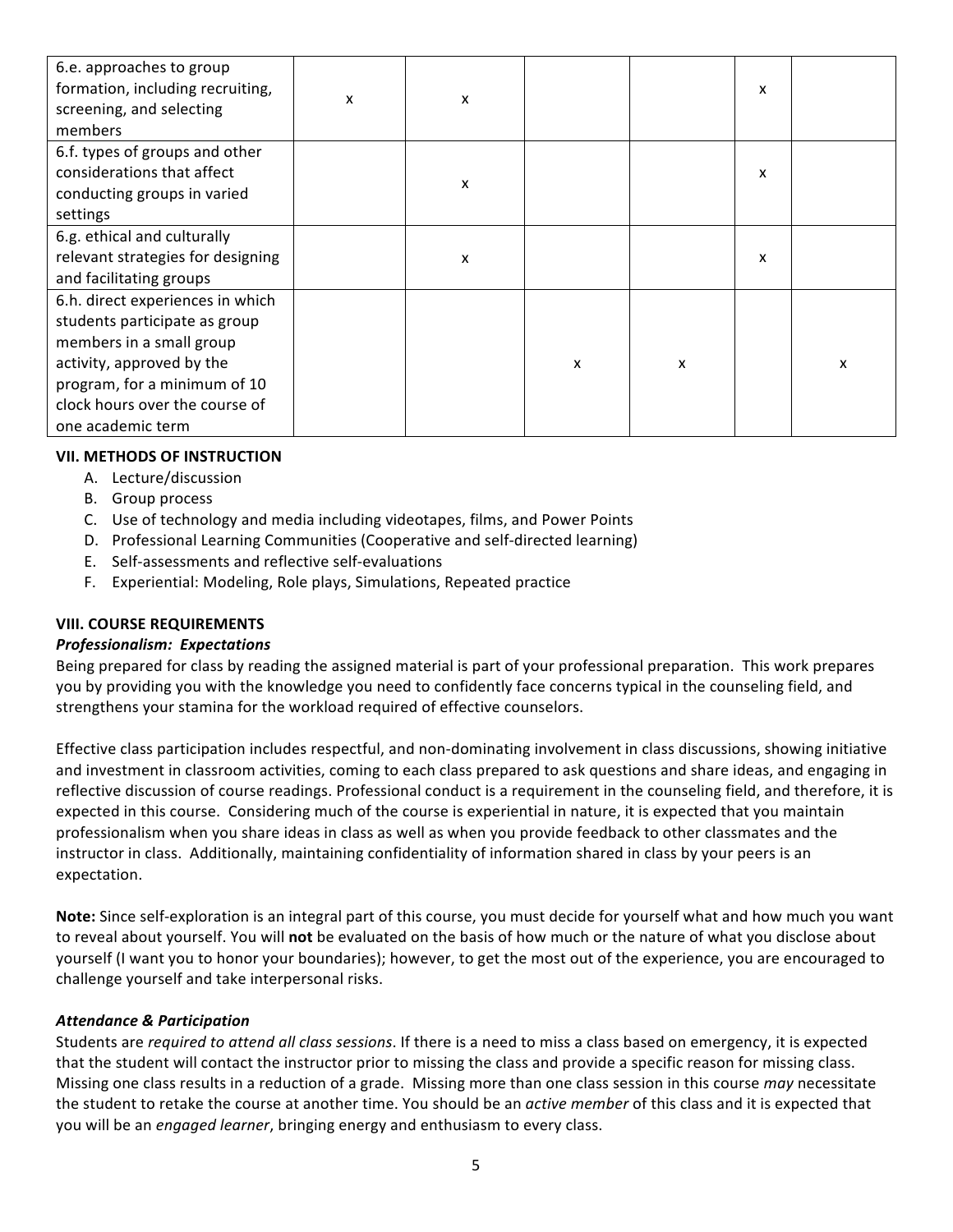### **Policy on Late or Unfinished Assignments**

Late work is not accepted except in extreme circumstances and with prior permission of instructor. IMPORTANT: A grade of Incomplete (I) will not be awarded except under extraordinary circumstances such as prolonged illness. If such circumstances arise, it is the student's responsibility to notify the instructor immediately.

#### **Inclement Weather Policy**

Inclement weather may interfere with class. Always use your best judgment when determining if it is safe to travel. The instructor will notify students of cancellation by 2pm the day of class. Notifications will be made via your WSU email and/or the WSU-R homepage. If class is cancelled due to inclement weather, there will be an online class plan created to cover the content.

#### **IX. COURSE ASSIGNMENTS**

| #             | Assignment                                                                                    | Related<br><b>Scoring</b><br>Rubric* | <b>Points</b><br>Possible | 2009 CACREP<br>STANDARDS.<br>SECTION II-<br><b>PROFESSIONAL</b><br><b>IDENTITY.</b><br><b>KNOWLEDGE.</b><br><b>PART G</b> | 2009 CACREP<br><b>STANDARDS.</b><br><b>SCHOOL</b><br><b>COUNSELING</b> | 2009 CACREP<br><b>STANDARDS.</b><br><b>CLINICAL</b><br><b>MENTAL</b><br><b>HEALTH</b> | 2016 CACREP<br><b>STANDARDS, SECTION 2</b><br>- PROFESSIONAL<br><b>COUNSELING IDENTITY,</b><br><b>COUNSELING</b><br><b>CURRICULUM, PART F.,</b><br><b>6. GROUP COUNSELING</b><br>& GROUP WORK | Course<br>Objectives               |
|---------------|-----------------------------------------------------------------------------------------------|--------------------------------------|---------------------------|---------------------------------------------------------------------------------------------------------------------------|------------------------------------------------------------------------|---------------------------------------------------------------------------------------|-----------------------------------------------------------------------------------------------------------------------------------------------------------------------------------------------|------------------------------------|
| $\mathbf{1}$  | <b>Group Dynamics Client Handout</b><br>& Group Agreement Form                                | 1                                    | 50                        | 6.a., 6.d.                                                                                                                | C.5.                                                                   | D.5.                                                                                  | 6.b., 6.c.                                                                                                                                                                                    | 3, 8, 9                            |
| $\mathcal{P}$ | Comprehensive Group Proposal,<br>Manual, & Advertisement                                      | $\overline{2}$                       | 150                       | 6.a., 6.b., 6.c., 6.d.                                                                                                    | C.1., C.5.                                                             | C.3.                                                                                  | 6.a., 6.b., 6.c., 6.d., 6.e.,<br>6.f., 6.g.                                                                                                                                                   | 2, 3, 6, 9,<br>11, 12              |
| 3             | Comprehensive Group Proposal<br>-Session Delivery                                             | 3                                    | 50                        | 6.b., 6.d., 6.e.                                                                                                          | C.1., C.5.,<br>D.1., D.2.                                              | C.3., D.5.                                                                            | 6.d., 6.h.                                                                                                                                                                                    | 5, 6, 7, 8,<br>10                  |
| 4             | Group Participation & Leadership<br>Skills Self-Assessment & Final<br><b>Reflection Paper</b> | $\overline{4}$                       | 25                        | 6.a., 6.b., 6.e.                                                                                                          | C.1., D.1., D.2.                                                       | C.3., D.5.                                                                            | 6.d., 6.h.                                                                                                                                                                                    | 5, 7, 8, 10                        |
| 5.            | Exams<br>$(2 \times 50 \text{ points each} = 100 \text{ pts})$                                | N/A                                  | 100                       | 6.a., 6.b., 6.c., 6.d.                                                                                                    | C.1., C.5.                                                             | C.3.                                                                                  | 6.a., 6.b., 6.c., 6.d., 6.e.,<br>6.f., 6.g.                                                                                                                                                   | 1, 2, 3, 6, 7, 8,<br>9, 10, 11, 12 |
| 6             | <b>Group Experience Requirement</b><br>(10 hours minimum)                                     | N/A                                  | Pass/<br>No Pass          | 6.e.                                                                                                                      | C.5 D.1 D.2.                                                           | C.3., D.5.                                                                            | 6.c., 6.d., 6.h.                                                                                                                                                                              | 4, 8, 10                           |
| Σ             | Total                                                                                         |                                      | 375                       |                                                                                                                           |                                                                        |                                                                                       |                                                                                                                                                                                               |                                    |

\*For all scoring rubrics, see Appendix B

**Assignment 1:** *Group Dynamics Client Handout & Group Agreement Form***, (50 points maximum), due Week 4: Working** in pairs, you will create a 2-4 page *Group Dynamics and Group Agreement Form* client handout for your prospective therapy or support group to accompany Group Proposal (see Assignments 2, below).

- *Part 1* worth 25 points, *Group Dynamics*, should introduce clients to the group and provide a brief description and the purpose of the group—how group "works," what they can expect, how to interact, client expectations, staff obligations, and so forth.
- **Part 2** worth 25 points, *Group Agreement/Informed Consent Form*, will consist of a group agreement (i.e., participant contract) and should include the essential components outlining the rules and behavioral expectations of group members. (See TIP 41, pp. 151-152: Appendix C, *Sample Group Agreement*, & pp. 69-73, *Examples of Agreements*.) You will create an informed consent form for you and your participants to sign. Include the pros and cons of group participation, and the expectations and responsibilities of both group members and you, the leader. Clarify what clients can expect to happen in the group, the style of group work, boundaries of your availability outside of group. Note the limits of confidentiality, and the limits of your ability to enforce strict confidentiality either in inpatient settings, or in groups in general. Include fees, and how they will be paid. Those designing groups for minors or persons under conservatorship will create two informed consent forms--one for the legally responsible party, and a version, which respects the intellectual capacity of the potential group participant.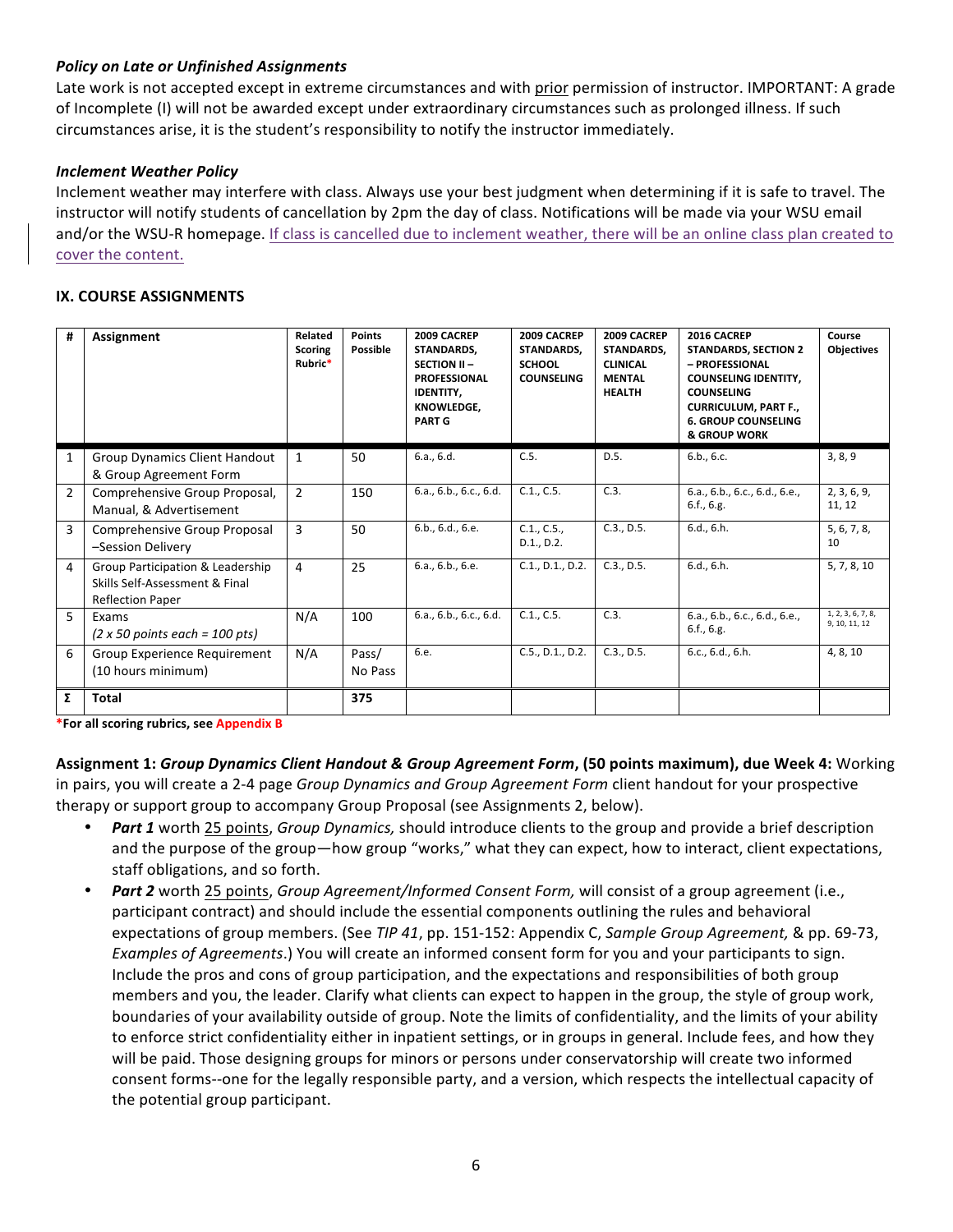Each student will briefly present their handout to the class and turn in a hard copy to the instructor. (Objectives: 3, 8, 9; 2009 CACREP Standards: II.G.6.a.,6.d.; Clinical Mental Health Counseling D.5.; School Counseling C.5.; 2016 CACREP Standards Section 2, Part F, 6.b., 6.c.)

Assignment 2: Comprehensive Group Proposal, Manual, and Advertisement (150 points maximum), due Week 13: There are three specific components to this assignment, and it will require you to work in the same pairs from Assignment #1. You will create a proposal, manual, and corresponding advertisement for a psychoeducational group that you might facilitate one day. Imagine that you are working for a school or agency and would like your supervisor to approve and support the design, development, and implementation of a new group offering. See Chapters 5, 10, & 11 in *Groups: Process & Practice, Developing a Proposal for a Group.* (Objectives: 2, 3, 6, 9, 11, 12; 2009 CACREP Standards: II.G.6.a., 6.b., 6.c., 6.d.; Clinical Mental Health Counseling C.3.; School Counseling C.1, C.5.; 2016 CACREP Standards Section 2, Part F, 6.a., 6.b., 6.c., 6.d., 6.e., 6.f., 6.g.)

Part 1: Students will write a proposal for the group using the follow guidelines. **Introduction Section** 

- Introduce the type of group you have chosen. Include a very brief literature review (3 to 5 references) relevant to the population you are going to offer this group for, or the need area you are going to address. What does the professional say about this specific group, or need?
- Rationale: Why is the type of group you are designing the one you've chosen?
- What ethical concerns, if any, specific to this type of group and population do you envision arising? How will you address these ethical concerns?
	- **Method Section**
- Population: Who are you targeting as group members (age, gender/multicultural considerations)? How you will inform potential group member of the availability of this group (think of promotion and recruitment, and also consider Part 3 of this assignment). What developmental issues might be addressed by this group? Why is group an appropriate option for this population?
- The Counselors: Include a short description of who the counselors will be and their credentials/qualifications
- Prescreening Plans: How will you screen potential member for this group? Would a pre-group orientation session be useful for this type of group?
- Informed Consent: Modify Assignment 1 to fit your proposed group.
- Structure: For how long will the group meet? How long will each session be?
- Practicalities: Please detail group room needs, materials or equipment needed, and so on.
- Group Leadership: What will be your leadership approach? When possible, cite theory and research to support your choices.

#### **Results and Discussion**

- Evaluation: How will you assess group outcomes? How will you assess group dynamics or process along the way? Please include at least one formal instrument from group literature.
- Closure/Termination/Aftercare/Referrals: How you will structure the ending of your group and what follow-up or referral, if any, would you offer or recommend (your group Session 5)?

Part 2: Students will design a group counseling manual for their proposed group. It will consist of guidelines for conducting your proposed group and will include five session plans. For each session plan, provide a group topic outline with goals, objectives, activities, materials, and process questions.

**Part 3:** Students will craft a one-page advertisement (both a press release and a poster or brochure) for the group, which should contain: timeframe: dates, day(s) of week, and hours; location; subject matter/purpose/focus; facilitator and qualifications, including license(s) and license #'s; contact information; cost/fees & payment; and so forth. Be creative.

## **Assignment 3:** *Comprehensive Group Proposal—Session Delivery (50 points maximum), due Weeks 14 & 15*

Each student pair will briefly (10-15 minutes) present their proposal (Assignment 2) to the class, and turn in a hard copy to the instructor. Then, you will have approximately 40 minutes to facilitate a group session from their proposal demonstrating facilitation skills, group development, pacing, process illumination, etc. Please see rubric for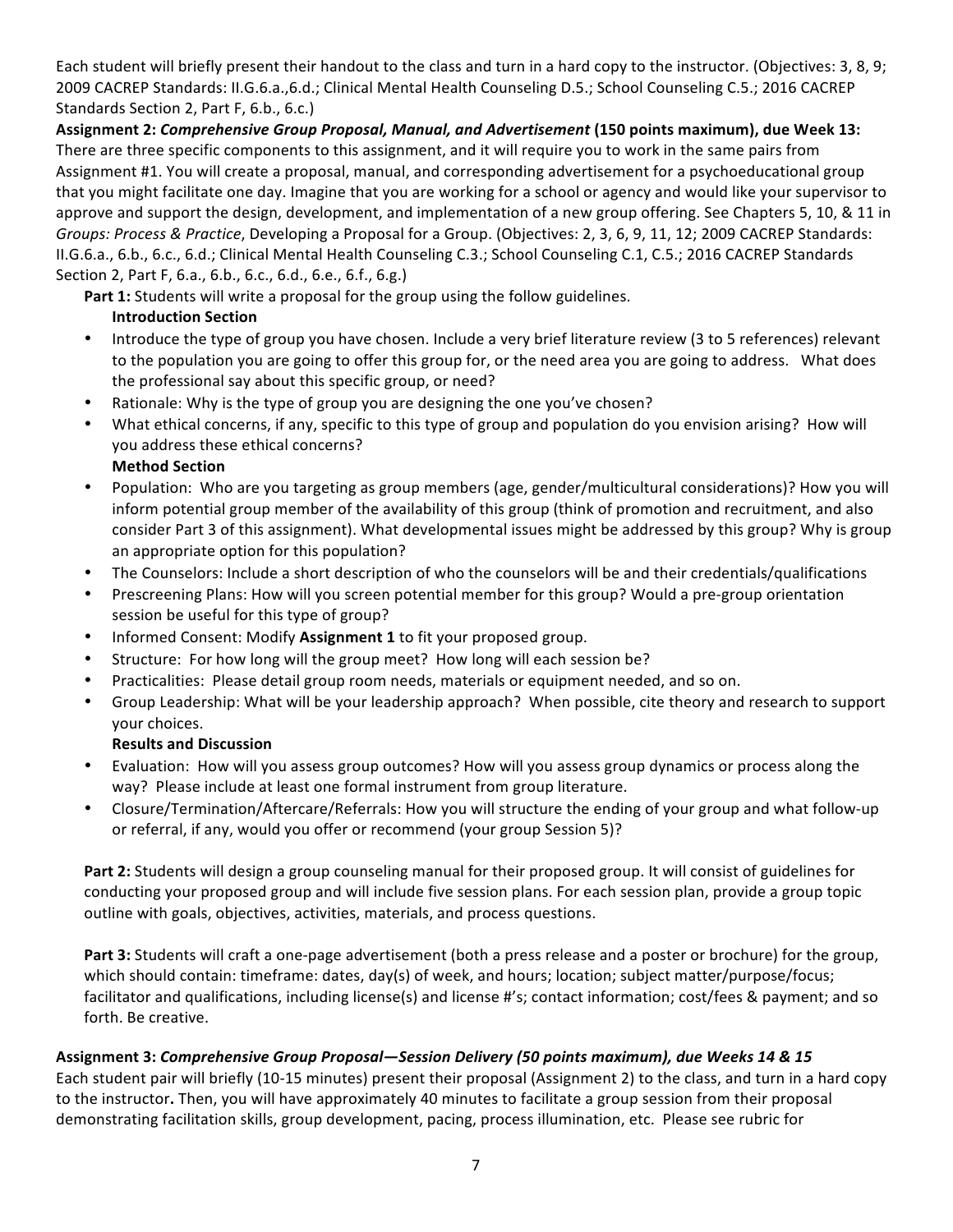requirements. (Objectives: 5, 6, 7, 8, 10; 2009 CACREP Standards: II.G.6.b., 6.d., 6.e.; Clinical Mental Health Counseling C.3., D.5.; School Counseling C.1., C.5., D.1., D.2.; 2016 CACREP Standards Section 2, Part F, 6.d., 6.h.)

## **Assignment 4:** *Group Participation & Leadership Skills Self-Assessment* **&** *Final Reflection Paper (25 points maximum), due Weeks 15 & 16*

This course includes many opportunities for discussion, participation, and experiential learning. Participants are required to take risks by engaging in group role-plays and simulations, both as group leaders and group members. For our own comfort and emotional safety, we will establish group ground rules in class and abide by them throughout the semester. Each student will be required to facilitate sessions of an in-class experiential group. Your performance will be in the grade for this assignment.

This assignment consists of 3 parts: *Leadership Skills Questionnaire* pre- and post-test, and a brief *Final Reflection Paper*. Points are given for this based on taking the pre- and post- Leadership Skills Questionnaire (not the score, but the actual completion), and brief (2-page) *Final Reflection Paper* of your group experiences as both a participant and leader.

As is the case with all courses offered through this program, we will act respectfully toward one another as we strive toward further professional and educational development. Any concerns about ethical or cultural issues that may arise should be discussed openly in class or privately with the instructor. (Objectives: 5, 7, 8, 10; 2009 CACREP Standards: II.G.6.a., 6.b., 6.e.; Clinical Mental Health Counseling C.3., D.5.; School Counseling C.5., D.1., D.2.; 2016 CACREP Standards Section 2, Part F, 6.d., 6.h.)

## **Assignment 5:** *Exams (2 x 50 points each = 100 pts)*

Each exam will consist of multiple choice, True/False, and/or short essay questions questions from the course text, *Groups: Process and Practice*.

- Exam I, Week 7, 25 pts., covers chapters 1-6;
- Exam II, Week 16, 25 pts., covers chapters 7-11.

(Objectives: 1, 2, 3, 6, 7, 8, 9, 10, 11, 12; 2009 CACREP Standards: II.G.6.a., 6.b., 6.c., 6.d.; Clinical Mental Health Counseling C.3.; School Counseling C.1, C.5.; 2016 CACREP Standards Section 2, Part F, 6.a., 6.b., 6.c., 6.d., 6.e., 6.f., 6.g.)

## **Assignment 6:** *Group Experience Requirement*

Students are required to attend a Group Counseling or Psychotherapy experience for 10 hours over the course of the semester (CACREP requirement). This can be done by taking an additional 1 S.H. workshop (CE 595) with Sarah Johnson, or by attending another group in the community, with the approval by the class instructor(s). Documentation of attendance of the group experience is required to complete this course. (Objectives: 4, 8, 10; 2009 CACREP Standards: II.G. 6.e.; Clinical Mental Health Counseling C.3., D.5.; School Counseling C.5., D.1., D.2.; 2016 CACREP Standards Section 2, Part F, 6.c., 6.d., 6.h.)

| W. AINUL JUULL |               |       |            |               |       |  |  |
|----------------|---------------|-------|------------|---------------|-------|--|--|
| Percentage     | <b>Points</b> | Grade | Percentage | <b>Points</b> | Grade |  |  |
| 100-93%        | 375-348       |       | 85-79%:    | 321-296       |       |  |  |
| 92-86%:        | 347-322       |       | 78-72%     | 297-270       |       |  |  |

#### **X. GRADE SCALE**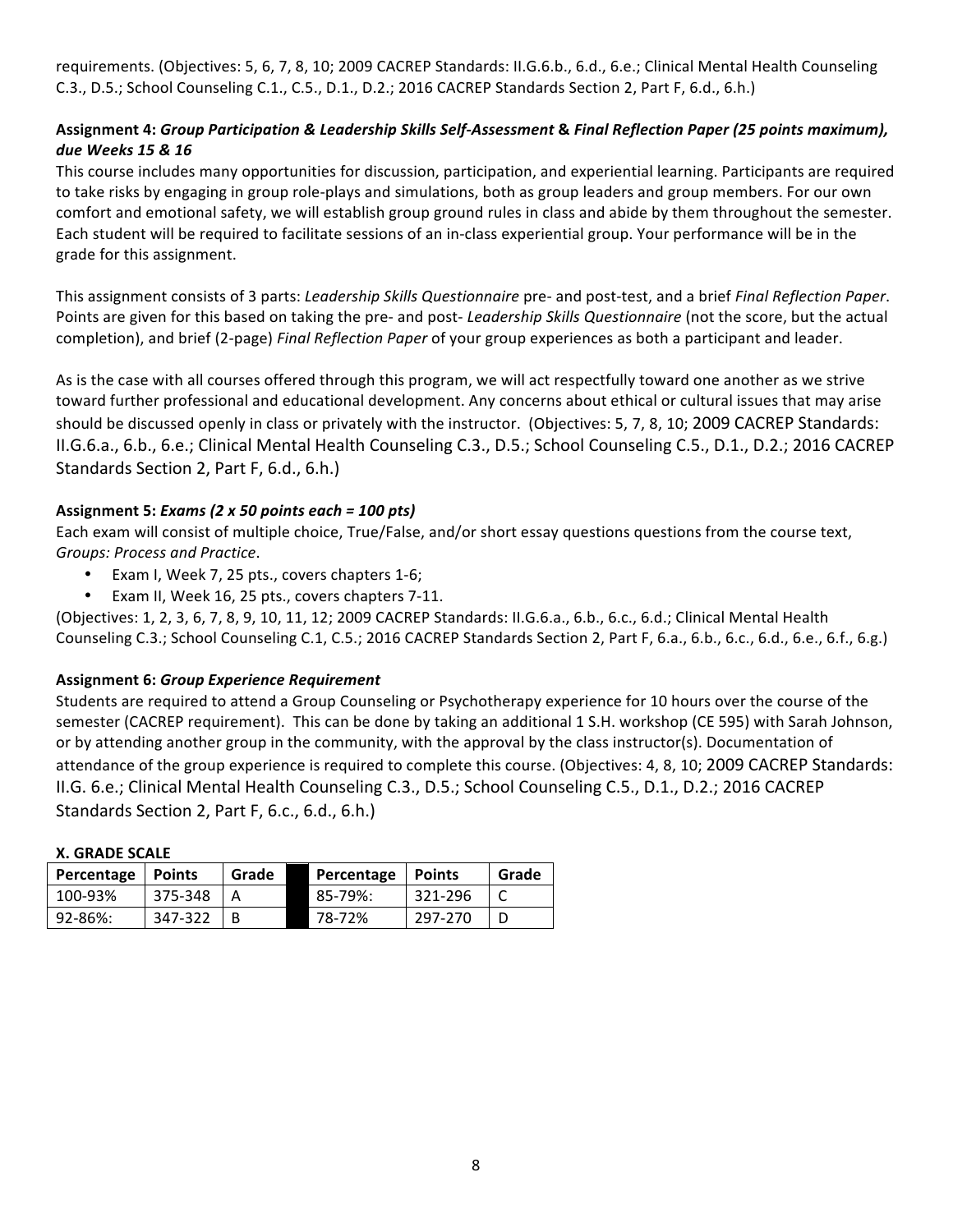## **XI. TENTATIVE COURSE SCHEDULE**

| Date                                | <b>Topic &amp; Reading</b>                                                                                                                                                                                                                                     | <b>CACREP Standards</b>                                                                                                                                                                                                                                                     | Objectives                         | Assignment                                                                                                                                    |
|-------------------------------------|----------------------------------------------------------------------------------------------------------------------------------------------------------------------------------------------------------------------------------------------------------------|-----------------------------------------------------------------------------------------------------------------------------------------------------------------------------------------------------------------------------------------------------------------------------|------------------------------------|-----------------------------------------------------------------------------------------------------------------------------------------------|
| Week 1 - Jan. 10<br>Mitch & Robin   | Introduction & Syllabus Review<br><b>Orientation</b>                                                                                                                                                                                                           | CACREP, 2009, Section II, Part G, Standards, 6.a.<br>& 6.b.<br>CACREP, 2016, Section 2, Part F, Standards 6.d. &<br>6.f.                                                                                                                                                    |                                    | Assignment 4, Part 1<br>due: Group Leadership<br>Skills pre-test                                                                              |
| Week 2 - Jan. 17<br>Mitch           | Introduction to Group Work<br>Corey Chapter 1                                                                                                                                                                                                                  | CACREP, 2009, Section II, Part G, Standard 6.a.<br>CACREP, 2016, Section 2, Part F, Standards 6.f. &<br>6.g.                                                                                                                                                                | 3, 10                              |                                                                                                                                               |
| Week 3 - Jan. 24<br>Mitch           | The Group Counselor<br>Corey Chapter 2                                                                                                                                                                                                                         | CACREP, 2009, Section II, Part G, Standard 6.b.<br>CACREP, 2016, Section 2, Part F, Standard 6.d.                                                                                                                                                                           | 7, 9                               |                                                                                                                                               |
| Week 4 - Jan. 31<br>Mitch           | <b>Ethical and Legal Issues</b><br>Corey Chapter 3                                                                                                                                                                                                             | CACREP, 2009, Section II, Part G, Standards 6.c. &<br>6.d.<br>CACREP, 2016, Section 2, Part F, Standards 6.g. &<br>6.h.                                                                                                                                                     | 9                                  | Assignment 1 due                                                                                                                              |
| Week 5 - Feb. 7<br>Mitch            | Forming a Group<br>Corey Chapter 5<br>Initial Stage of a Group<br>Corey Chapter 6                                                                                                                                                                              | CACREP, 2009, Section II, Part G, Standards 6.a. &<br>6.d.<br>CACREP, 2016, Section 2, Part F, Standards 6.a.,<br>6.b., 6.d. & 6.e.<br>CACREP, 2009, Section II, Part G, Standards 6.a.<br>6.b., & 6.d.<br>CACREP, 2016, Section 2, Part F, Standards 6.a.,<br>6.b., & 6.d. | 2, 3, 6<br>2, 3, 8,<br>12          |                                                                                                                                               |
| Week 6 - Feb. 14<br>Robin           | Theories & Techniques<br>Corey Chapter 4                                                                                                                                                                                                                       | CACREP, 2009, Section II, Part G, Standards 6.c. &<br>6.d.<br>CACREP, 2016, Section 2, Part F, Standard 6.a. &<br>6.d.                                                                                                                                                      | 1, 3, 7                            |                                                                                                                                               |
| Week 7 - Feb. 21<br>Robin/Online    | Exam I<br>Chapters 1-6                                                                                                                                                                                                                                         | CACREP, 2009, Section II, Part G, Standards 6.a.,<br>6.b., 6.c., 8.6.d.<br>CACREP, 2016, Section 2, Part F, Standards<br>6.a., 6.b., 6.d., 6.e., 6.f., 6.g. & 6.h.,                                                                                                         | 1, 2, 3, 6,<br>7, 8, 9,<br>10, 12  | Assignment 5, Part 1<br>due: Exam I (D2L Course<br>page)                                                                                      |
| Week 8 - Feb. 28<br>Robin           | Transition Stage of a Group<br>Corey Chapter 7                                                                                                                                                                                                                 | CACREP, 2009, Section II, Part G, Standards 6.a.<br>6.b., & 6.d.<br>CACREP, 2016, Section 2, Part F, Standard 6.a.,<br>6.b. & 6.d.                                                                                                                                          | 2, 3, 7, 8,<br>12                  |                                                                                                                                               |
| <b>Week 9 - Mar. 7</b>              | <b>No Class - Spring Break</b>                                                                                                                                                                                                                                 |                                                                                                                                                                                                                                                                             |                                    |                                                                                                                                               |
| Week 10 - Mar. 14<br>Robin          | Working Stage of a Group<br>Corey Chapter 8                                                                                                                                                                                                                    | CACREP, 2009, Section II, Part G, Standards 6.a.<br>6.b., & 6.d.<br>CACREP, 2016, Section 2, Part F, Standards 6.a.,<br>6.b., 6.c. 6.d. 86.g.                                                                                                                               | 1, 2, 3, 7,<br>8                   |                                                                                                                                               |
| Week 11 - Mar. 21<br>Mitch          | Final Stage of a Group<br>Corey Chapter 9                                                                                                                                                                                                                      | CACREP, 2009, Section II, Part G, Standards 6.a.<br>6.b., & 6.d.<br>CACREP, 2016, Section 2, Part F, Standard 6.a.,<br>6.b. & 6.d.                                                                                                                                          | 2, 6, 7, 8,<br>10                  |                                                                                                                                               |
| Week 12 - Mar. 28<br>Robin          | Groups in School Settings<br>Corey Chapter 10                                                                                                                                                                                                                  | CACREP, 2009, School Counseling Standards C.1.<br>& C.5.<br>CACREP, 2016, Section 2, Part F, Standards 6.e. &<br>6.f.                                                                                                                                                       | 3, 6, 7, 8,<br>10, 11              |                                                                                                                                               |
| Week 13 - April 4<br>Mitch          | <b>Groups in Community Settings</b><br>Corey Chapter 11                                                                                                                                                                                                        | CACREP, 2009, Clinical Mental Health Counseling<br>Standard C.3.<br>CACREP, 2016, Section 2, Part F, Standard 6.e.                                                                                                                                                          | 3, 6, 7, 8,<br>10                  | Assignment 2 due                                                                                                                              |
| Week 14 - April 11<br>Mitch & Robin | Presentations<br>Each pair will have approximately<br>40 minutes to facilitate a group<br>session from their proposal<br>demonstrating facilitation skills,<br>group development, pacing,<br>process illumination, etc. Please<br>see rubric for requirements. | CACREP, 2009, School Counseling Standards D.1.<br>& D.2.; Clinical Mental Health Counseling<br>Standard D.5.<br>CACREP, 2016, Section 2, Part F, Standards 6.d. &<br>6.h.                                                                                                   | 5, 6, 7, 8,<br>10                  | Assignment 3 due -<br>Pairs 1 & 2                                                                                                             |
| Week 15 - April 18<br>Mitch & Robin | Presentations                                                                                                                                                                                                                                                  | CACREP, 2009, School Counseling Standards D.1.<br>& D.2.; Clinical Mental Health Counseling<br>Standard D.5.<br>CACREP, 2016, Section 2, Part F, Standards 6.d. &<br>6.h.                                                                                                   | 5, 6, 7, 8,<br>10                  | Assignment 3 due -<br>Pairs 3 & 4<br><b>Assignment 4, Part 2</b><br>due: Group Leadership<br>Skills post-test                                 |
| Week 16 - April 25<br>Online        | Exam II<br>Chapters 7 - 11                                                                                                                                                                                                                                     | CACREP, 2009, Section II, Part G, Standards 6.a.,<br>6.b., & 6.d.; School Counseling Standards C.1. &<br>C.5.; Clinical Mental Health Counseling Standard<br>C.3.<br>CACREP, 2016, Section 2, Part F, Standards 6.a.,<br>6.b., 6.c., 6.d., 6.e., 6.f., & 6.g                | 1, 2, 3, 6,<br>7, 8, 10,<br>11, 12 | <b>Assignment 5, Part 2</b><br>due: Exam II (D2L Course<br>page)<br><b>Assignment 4, Part 3</b><br>due: Group Experience<br><b>Reflection</b> |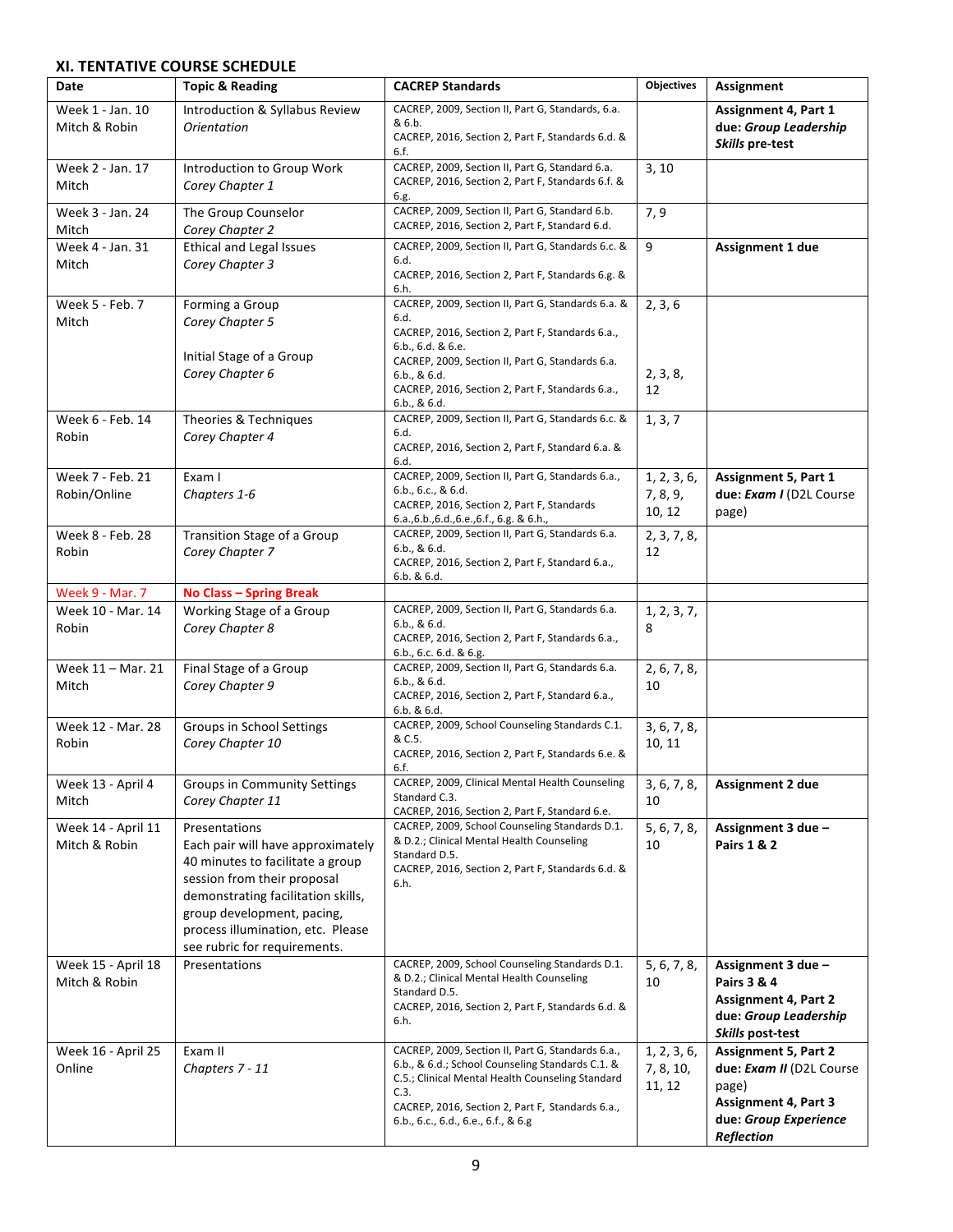#### **APPENDIX A: UNIVERSITY EXPECTATIONS & RESOURCES, COURSE POLICIES, & STUDENT NOTICES**

#### **A. University Expectations and Resources**

- Diversity Statement: This is meant to be a safe, welcoming, and inclusive classroom environment for students of all races, ethnicities, sexual orientations, gender identities/variances, ages, religions, economic classes, and ability statuses. As such, you will be encouraged and challenged to use language and basic counseling techniques that are respectful, inclusive, representative and culturally appropriate.
- Academic Integrity: Students are expected to practice professionalism and academic integrity in all assignments and class discussions. This includes but is not limited to treating other students and the professor respectfully, engaging in meaningful class discussions, thinking and writing critically and thoughtfully, creating original works, and citing all resources using APA format. Plagiarism will result in loss of credit for this course, and further consequences may result from the university system. The collegiate policy on plagiarism and cheating is outlined in the Student Handbook. It is your responsibility to be aware of this policy. You can also find it online at: http://www.winona.edu/sld/academicintegrity.asp.
- **Electronic Device Notice:** As a matter of courtesy to your classmates and the instructor, please turn off your beepers, cell phones, and any other electronic devices that make any noise.
- **Laptop/PDA Policy:** Excluding students with a documented disability, the use of laptops and PDAs in class is prohibited without prior permission of the instructor.
- **Class Visitor Policy:** Due to the clinical nature of this course in this curriculum, visitors of any age are not allowed without prior permission of the instructor.
- **E-mail Policy:** You are assigned a university e-mail account that will be used by professors. Students should make every effort to get to know their account and check it regularly.
- Accommodations: Students with documented disabilities who may need accommodations, who have any medical emergency information the instructor should know of, or who need special arrangements in the event of an evacuation, should make an appointment with the instructor as soon as possible, no later than the 1st week of the term. According to Section 504 of the Rehabilitation Act of 1973, students with disabilities have the right to receive necessary reasonable accommodations and support services to allow equal access at Winona State University. If you have a disability that requires accommodations, you are eligible for support through access services, found at http://www.winona.edu/accessservices/gettingstarted.asp.
- **Commitment to Inclusive Excellence:** WSU recognizes that our individual differences can deepen our understanding of one another and the world around us, rather than divide us. In this class, people of all ethnicities, genders and gender identities, religions, ages, sexual orientations, disabilities, socioeconomic backgrounds, regions, and nationalities are strongly encouraged to share their rich array of perspectives and experiences. If you feel your differences may in some way isolate you from WSU's community or if you have a need of any specific accommodations, please speak with the instructor early in the semester about your concerns and what we can do together to help you become an active and engaged member of our class and community. Campus resources for students: http://www.winona.edu/diversity/estatement.asp.

#### **B. Graduate Student Resources**

**General Information:** Academic calendar, forms and other procedures for graduate students can be found at http://www.winona.edu/gradstudies/currentstudents.asp

WSU-Rochester Student & Campus Services, UCR Room SS128, 285-7100, (www.winona.edu/rochester/): RCTC Counseling Center, UCR Room SS133; 285-7260 (www.rctc.edu/counseling\_career\_center/) UCR Learning Center, UCR Room AT306; 285-7182

**Counseling Services:** Graduate school can be very stressful. Counselors are available in Winona and through partnership with RCTC on the UCR campus to help you with a wide range of difficulties.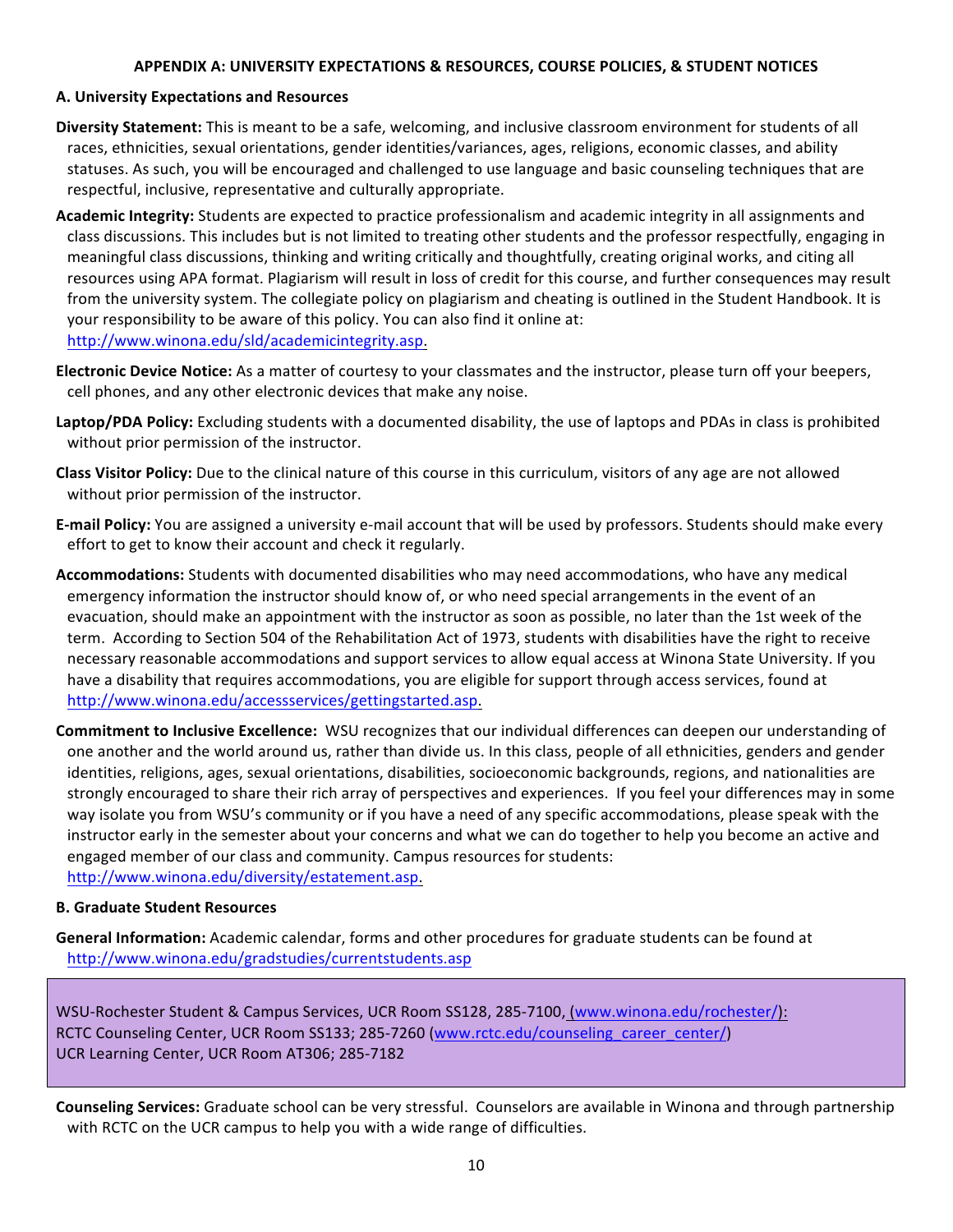WSU counselors in Winona are located in the Integrated Wellness Complex 222 and they can be reached at 457-5330. The RCTC Counseling Center is located in SS 133 and can be reached at 285-7260.

**Other Support Services:** WSU-Rochester Student & Campus Services Office and the WSU Inclusion and Diversity Office are dedicated to helping students of all races, ethnicities, economic backgrounds, nationalities, and sexual orientations. They offer tutoring and a wide range of other resources.

The WSU-R Student & Campus Services Office is located in Room SS128 on the UCR campus and can be reached at 285-7100. The WSU Inclusion & Diversity Office is located in Kryzsko Commons Room 122, and they can be reached at 457-5595. Information about the *KEAP Center*, dedicated to supporting diversity on campus, can be found here: http://www.winona.edu/diversity/22.asp.

UCR Learning Center – Rochester: For help with writing and the development of papers on the WSU-Rochester campus, contact personnel in AT306 or call 285-7182.

**Writing Center - Winona:** The Writing Center offers free, individualized instruction in all forms and disciplines during any stage of writing, reading, or research. Call 507.457.5505 for an appointment. Walk-ins also welcome.

**Student Grievances:** Students are encouraged to speak directly with instructors when concerns arise. When issues cannot be resolved between the student and the instructor, students have the right to due process. Such complaint procedures are available online at: http://www.winona.edu/sld/studentgrievance.asp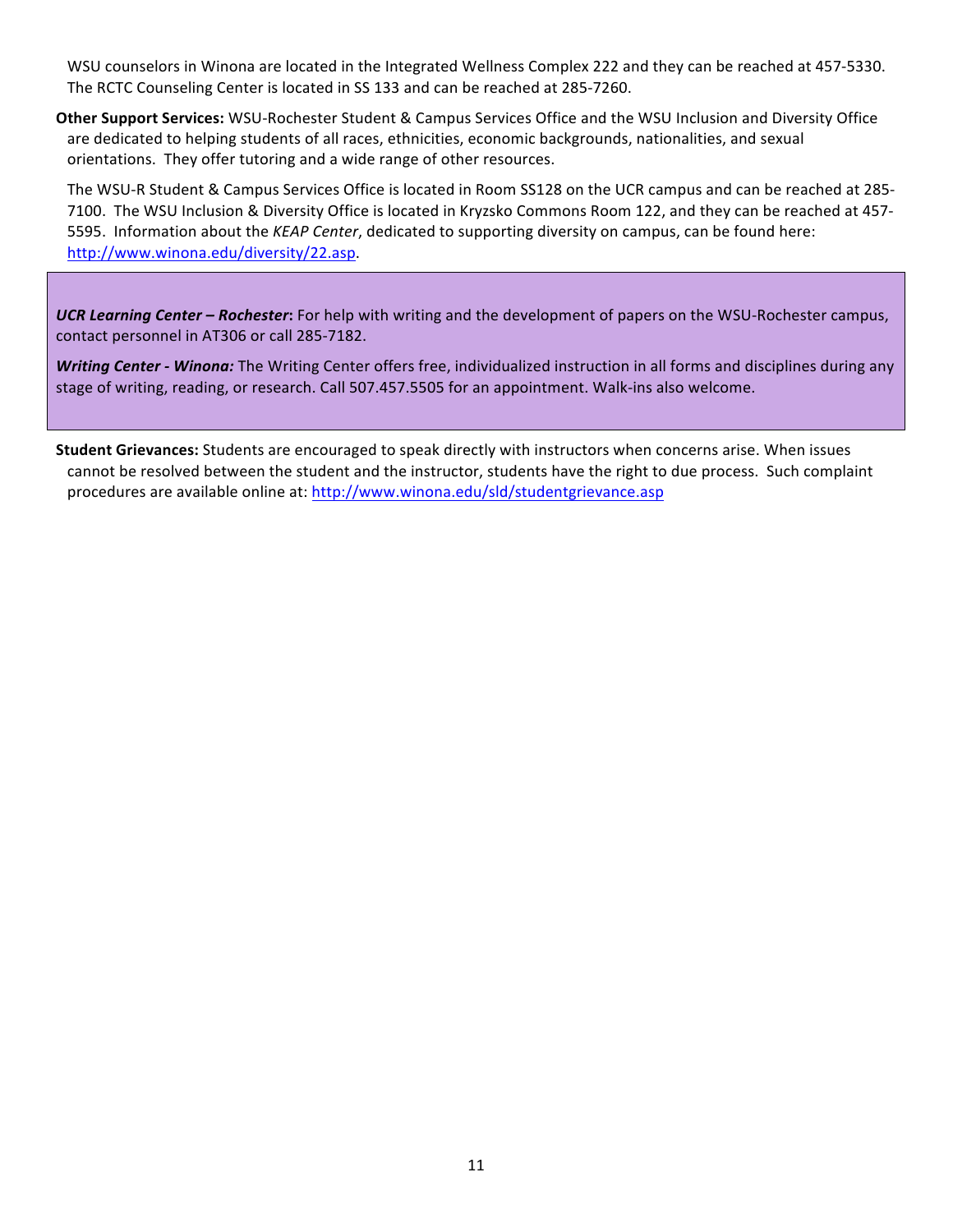## RUBRIC 1. ASSIGNMENT 1: GROUP DYNAMICS CLIENT HANDOUT & GROUP AGREEMENT FORM (50 PTS Max.)

## *GROUP DYNAMICS CLIENT HANDOUT (25 PTS)*

| <b>Points Possible</b> | <b>Description</b>                                                             | <b>Points</b><br><b>Received</b> |
|------------------------|--------------------------------------------------------------------------------|----------------------------------|
|                        |                                                                                |                                  |
| 0-7 points             | Assignment not handed in or submitted more than one week late; little or no    |                                  |
|                        | components completed, illegible, and/or minimal effort.                        |                                  |
| 8-14 points            | Assignment late and/or several components omitted. Handout is illegible and/or |                                  |
|                        | several grammar or spelling inaccuracies/inconsistencies.                      |                                  |
| 15-19 points           | Assignment completed on time. Most components included. Handout is legible     |                                  |
|                        | with some grammar or spelling inaccuracies/inconsistencies.                    |                                  |
| 20-25 points           | Assignment completed on time. All components included. Handout is legible      |                                  |
|                        | and grammar/spelling accurate.                                                 |                                  |

## **GROUP AGREEMENT FORM (25 PTS Max.)**

| <b>Points Possible</b> | <b>Description</b>                                                                                                                       | <b>Points</b>   |
|------------------------|------------------------------------------------------------------------------------------------------------------------------------------|-----------------|
|                        |                                                                                                                                          | <b>Received</b> |
| 0-7 points             | Assignment not handed in or submitted more than one week late; little or no<br>components completed, illegible, and/or minimal effort.   |                 |
| 8-14 points            | Assignment late and/or several components omitted. Form is illegible and/or<br>several grammar or spelling inaccuracies/inconsistencies. |                 |
| 15-19 points           | Assignment completed on time. Most components included. Form is legible with<br>some grammar or spelling inaccuracies/inconsistencies.   |                 |
| 20-25 points           | Assignment completed on time. All components included. Form is legible and<br>grammar/spelling accurate.                                 |                 |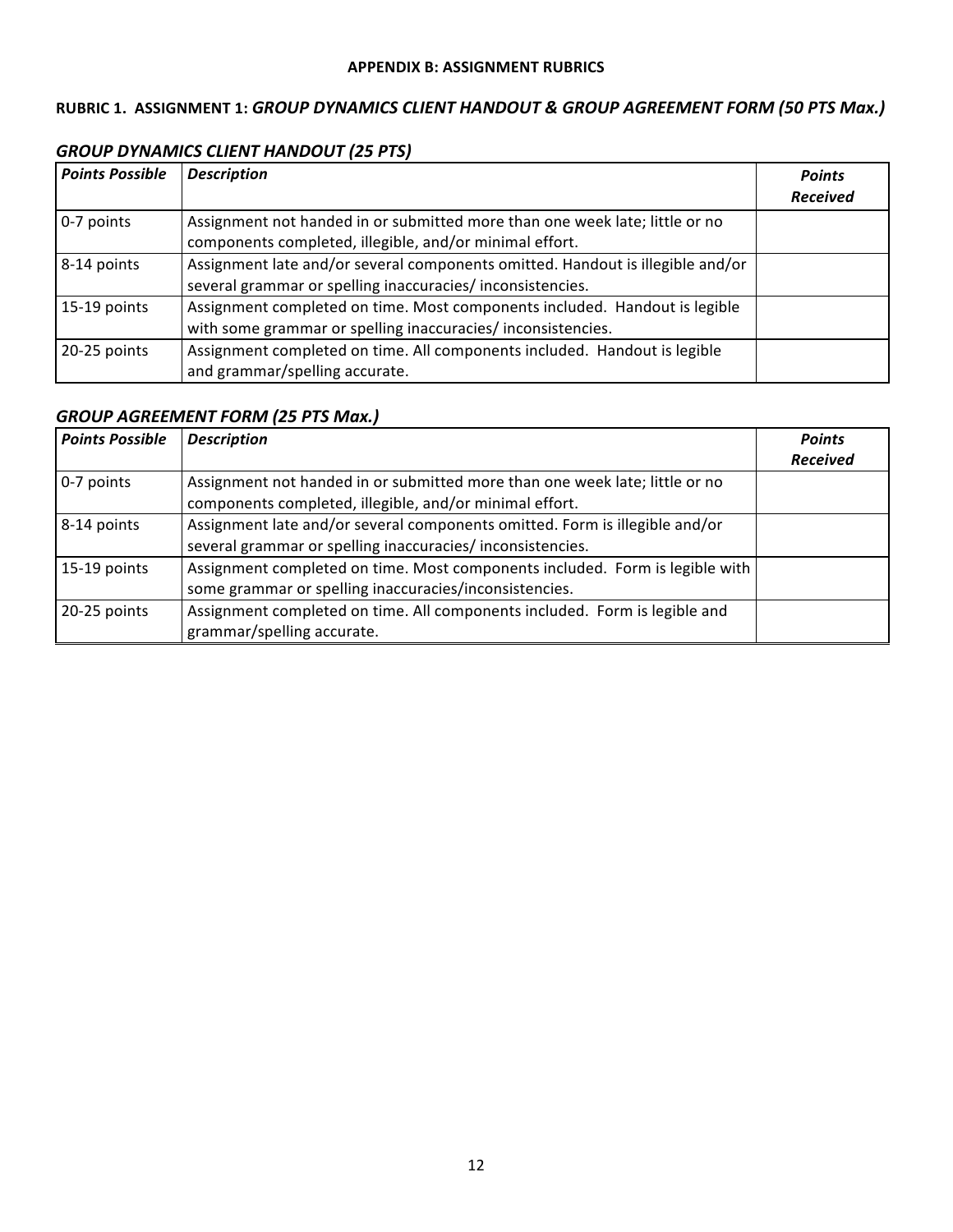# RUBRIC 2. ASSIGNMENT 2: COMPREHENSVE GROUP PROPOSAL, MANUAL, & ADVERTISEMENT (150 PTS. MAX.)

|                     | 8-10 points                    | 5-7 points                    | 2-4 points                     | 0-1 points                 |
|---------------------|--------------------------------|-------------------------------|--------------------------------|----------------------------|
| Grammar/            | Excellent writing. Grammar,    | Good writing. Some errors     | Poor writing. Numerous         | Limited effort given on    |
| Spelling/APA        | spelling, and APA format       | (five or less) in grammar,    | errors (more than five) in     | paper. Lack of effort      |
| Format              | were all appropriate           | spelling, and APA format      | grammar, spelling, and APA     | provided in grammar,       |
|                     | throughout the paper.          | present.                      | format were present.           | spelling, and APA format.  |
|                     | 8-10 points                    | 5-7 points                    | 2-4 points                     | 0-1 points                 |
| <b>References</b>   | Includes 4-5 academic          | Includes 3 academic           | Less than 3 sources and/or     | No academic references     |
|                     | sources, which were            | sources, which were           | sources not academically       | were cited.                |
|                     | appropriately cited and        | appropriately cited and       | sound or not appropriately     |                            |
|                     | referenced.                    | referenced.                   | cited or referenced.           |                            |
|                     | 15-20 points                   | 10-14 points                  | 5-9 points                     | 0-4 points                 |
| Organization        | The paper is 10-15 pages of    | The paper is 7-10 pages of    | The paper is 5-6 pages of      | The paper is less than 5   |
|                     | text double-spaced, 12 pt.     | text following APA format.    | text, mostly following APA     | pages in length. Lack of   |
|                     | font, etc. (i.e., APA format). | Paper is somewhat easy to     | format. Or, paper is difficult | effort provided.           |
|                     | Paper is easy to read, and     | read and some transition      | to read, and use of transition |                            |
|                     | transition sentences,          | sentences, headings, &        | sentences, headings, or        |                            |
|                     | headings, & subheadings        | subheadings were used.        | subheadings were limited.      |                            |
|                     | are used throughout.           |                               |                                |                            |
|                     | 15-20 points                   | 10-14 points                  | 5-9 points                     | 0-4 points                 |
| <b>Introduction</b> | All components included;       | Some components were          | Introduction was provided      | Introduction was not       |
|                     | Rationale for group clearly    | included; rationale was       | but was limited in depth.      | provided or limited effort |
|                     | supported by the literature.   | somewhat supported by the     | Rationale was not supported    | present.                   |
|                     | Potential ethical concerns     | literature. Potential ethical | by the literature, and         |                            |
|                     | were addressed.                | concerns were briefly         | potential ethical concerns     |                            |
|                     |                                | discussed.                    | were not adequately            |                            |
|                     |                                |                               | addressed.                     |                            |
|                     | 23-30 points                   | 15-22 points                  | 7-14 points                    | 0-6 points                 |
| <b>Methods</b>      | All components included;       | Several components were       | Some components were           | Very few of the            |
|                     | description of the group is    | included and were             | included; however, the         | components were            |
|                     | comprehensive; issues of       | adequately addressed.         | components were limited in     | included. Little effort    |
|                     | administration (co-            |                               | discussion and/or not          | provided when discussing   |
|                     | leadership, screening,         |                               | adequately addressed.          | the components.            |
|                     | evaluation, and termination    |                               |                                |                            |
|                     |                                |                               |                                |                            |
|                     | procedures, etc.) and          |                               |                                |                            |
|                     | cultural awareness are         |                               |                                |                            |
|                     | sufficiently addressed         |                               |                                |                            |
|                     | 15-20 points                   | 10-14 points                  | 5-9 points                     | 0-4 points                 |
| <b>Results and</b>  | All components included.       | Several of the components     | Some of the components         | No effort provided;        |
| <b>Discussion</b>   | Evaluation, closure, and       | were included. Evaluation,    | were included. Limited         | evaluation, closure and    |
|                     | termination were all           | closure, and termination      | discussion related to          | termination were not       |
|                     | adequately discussed. One      | were briefly discussed        | evaluation, closure, and       | discussed. Did not         |
|                     | formal instrument for          | (lacked depth). One formal    | termination provided. Or,      | include an evaluation      |
|                     | evaluation was provided        | instrument for evaluation     | did not include an evaluation  | instrument.                |
|                     | from the group literature.     | was included.                 | instrument.                    |                            |
|                     | 15-30 points                   | 10-14 points                  | 5-9 points                     | 0-4 points                 |
| Manual -            | Paper included a minimum       | Paper included a minimum      | Paper included less than 5     | Limited effort provided    |
| Group               | of 5 session plans. All        | of 5 session plans. Some of   | session plan and/or most of    | on session plans.          |
| session plans       | session plans were             | the session plans did not     | the session plans were not     |                            |
|                     | comprehensive and related      | directly relate to the group  | comprehensive and/or were      |                            |
|                     | to the group topic.            | topic, or were less than      | less than comprehensive        |                            |
|                     |                                | comprehensive.                |                                |                            |
|                     | 8-10 points                    | 5-7 points                    | 2-4 points                     | 0-1 points                 |
| Advertisement       | <b>Both advertisements</b>     | One or both advertisements    | One or both advertisements     | Limited effort provided    |
| (Press Release      | Include all suggested          | Included most but not all     | did not Include most           | on advertisements, or did  |
| & Poster or         | content, are creative,         | suggested content. Both       | suggested content, and/or      | not included both          |
| Brochure)           | attractive, &                  | were creative, attractive, &  | were not creative, attractive, | advertisements.            |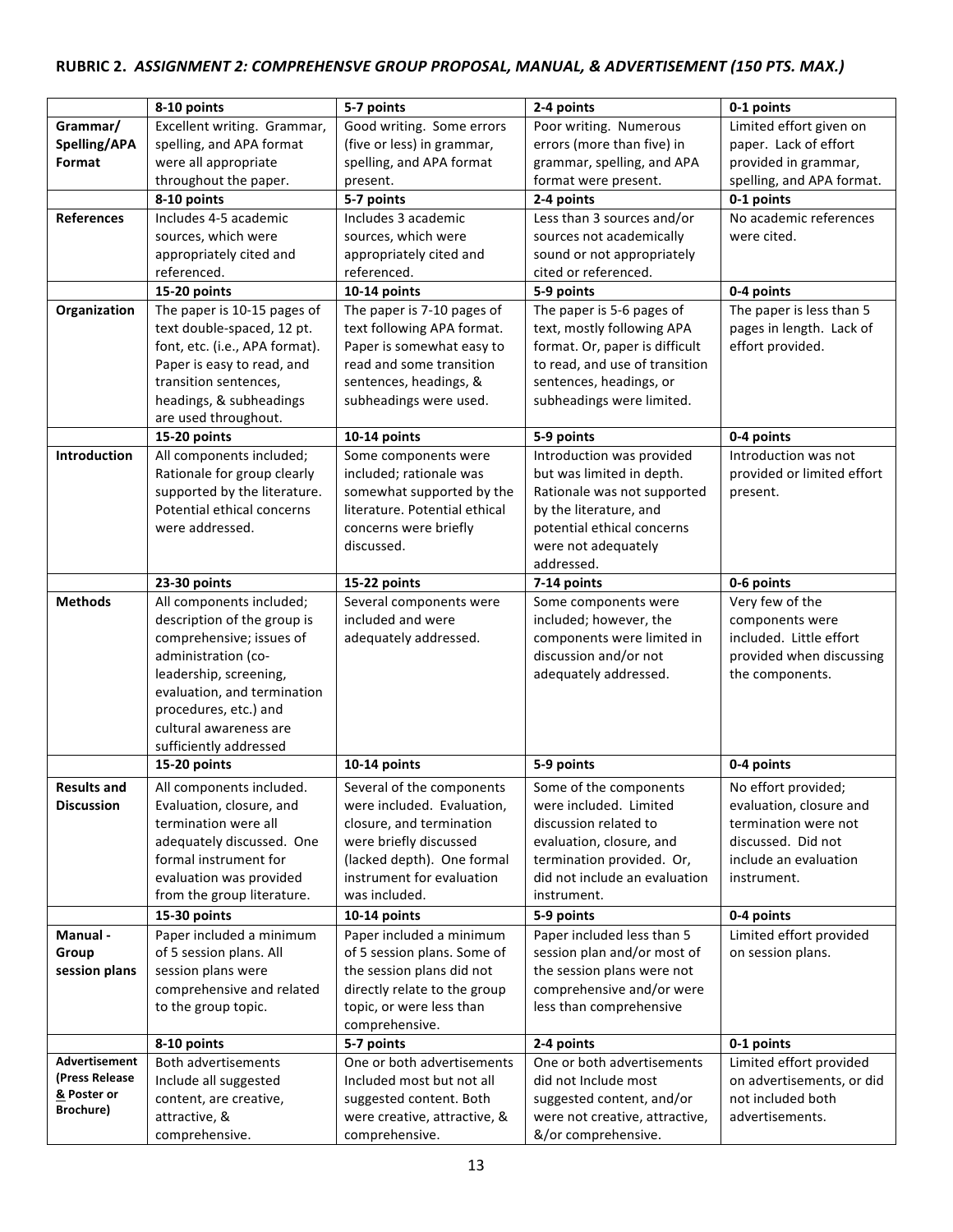|                   | 8-10 points                                           | 5-7 points                                                                         | 0-4 points                           |
|-------------------|-------------------------------------------------------|------------------------------------------------------------------------------------|--------------------------------------|
| Co-               | All leaders were actively                             | Leaders were somewhat                                                              | Leaders were disengaged and had      |
| Leadership        | involved in the lesson,                               | involved in the lesson, had                                                        | difficulties engaging the audience   |
|                   | engaged the audience, and<br>managed member dynamics. | some difficulties engaging the<br>audience as well as managing<br>member dynamics. | and managing member dynamics.        |
|                   | 8-10 points                                           | 5-7 points                                                                         | 0-4 points                           |
| Introduction      | Objectives were clearly                               | Objectives were somewhat                                                           | Objectives were unclear or not       |
|                   | stated; purpose of the lesson                         | confusing; purpose of lesson                                                       | provided. Purpose of lesson was      |
|                   | was defined.                                          | was somewhat clear.                                                                | unclear or not provided.             |
|                   | 15-20 points                                          | 9-14 points                                                                        | 0-8 points                           |
| <b>Activity</b>   | The groups activity was                               | The activity was somewhat                                                          | The activity was not related to the  |
|                   | related to the topic of the                           | related to the lesson; did not                                                     | lesson and/or did not engage class   |
|                   | lesson and engaged all class                          | fully class participants.                                                          | participants.                        |
|                   | participants.                                         |                                                                                    |                                      |
|                   | 8-10 points                                           | 5-7 points                                                                         | 0-4 points                           |
| Closure/          | Process questions were                                | Process questions were                                                             | Process questions were not provided, |
| <b>Evaluation</b> | specific; effectiveness of                            | somewhat specific;                                                                 | and/or effectiveness of lesson was   |
|                   | lesson was assessed.                                  | effectiveness of lesson was not<br>fully assessed.                                 | not assessed.                        |

## **RUBRIC 3.** *ASSIGNMENT 3: COMPREHENSIVE GROUP PROPOSAL SESSION DELIVERY (50 PTS. Max.)*

## Rubric 4: Assignment 4: Group Participation & Leadership Skills Self-Assessment & Final Reflection Paper (25 *PTS Max.)*

| <b>Points Possible</b> | <b>Description</b>                                                                                                                                                                                                                                                                                                                                                                         | <b>Points</b><br><b>Received</b> |
|------------------------|--------------------------------------------------------------------------------------------------------------------------------------------------------------------------------------------------------------------------------------------------------------------------------------------------------------------------------------------------------------------------------------------|----------------------------------|
| 0-7 points             | Unsatisfactory facilitation of in-class experiential group session(s), and/or did not<br>complete Leadership Skills Questionnaire pre- and post-tests. Paper not turned in or<br>submitted more than one week late, and/or illegible, significant grammatical and                                                                                                                          |                                  |
| 8-14 points            | spelling errors, or minimal effort.<br>Less than satisfactory facilitation of in-class experiential group session(s). Completed<br>Leadership Skills Questionnaire pre- and post-tests. Brief (2-page) Final Reflection<br>Paper of your group experiences as both a participant and leader was illegible, or had<br>significant grammatical and spelling errors, or paper submitted late. |                                  |
| 15-19 points           | Satisfactorily facilitated at least one in-class experiential group session. Completed<br>Leadership Skills Questionnaire pre- and post-tests. Brief (2-page) Final Reflection<br>Paper of your group experiences as both a participant and leader was less than fully<br>legible, or had some grammatical and spelling errors. Paper submitted by date due.                               |                                  |
| 20-25 points           | Satisfactorily facilitated at least one in-class experiential group session. Completed<br>Leadership Skills Questionnaire pre- and post-tests. Brief (2-page) Final Reflection<br>Paper of your group experiences as both a participant and leader was legible, free<br>from grammatical and spelling errors, and submitted by date due.                                                   |                                  |